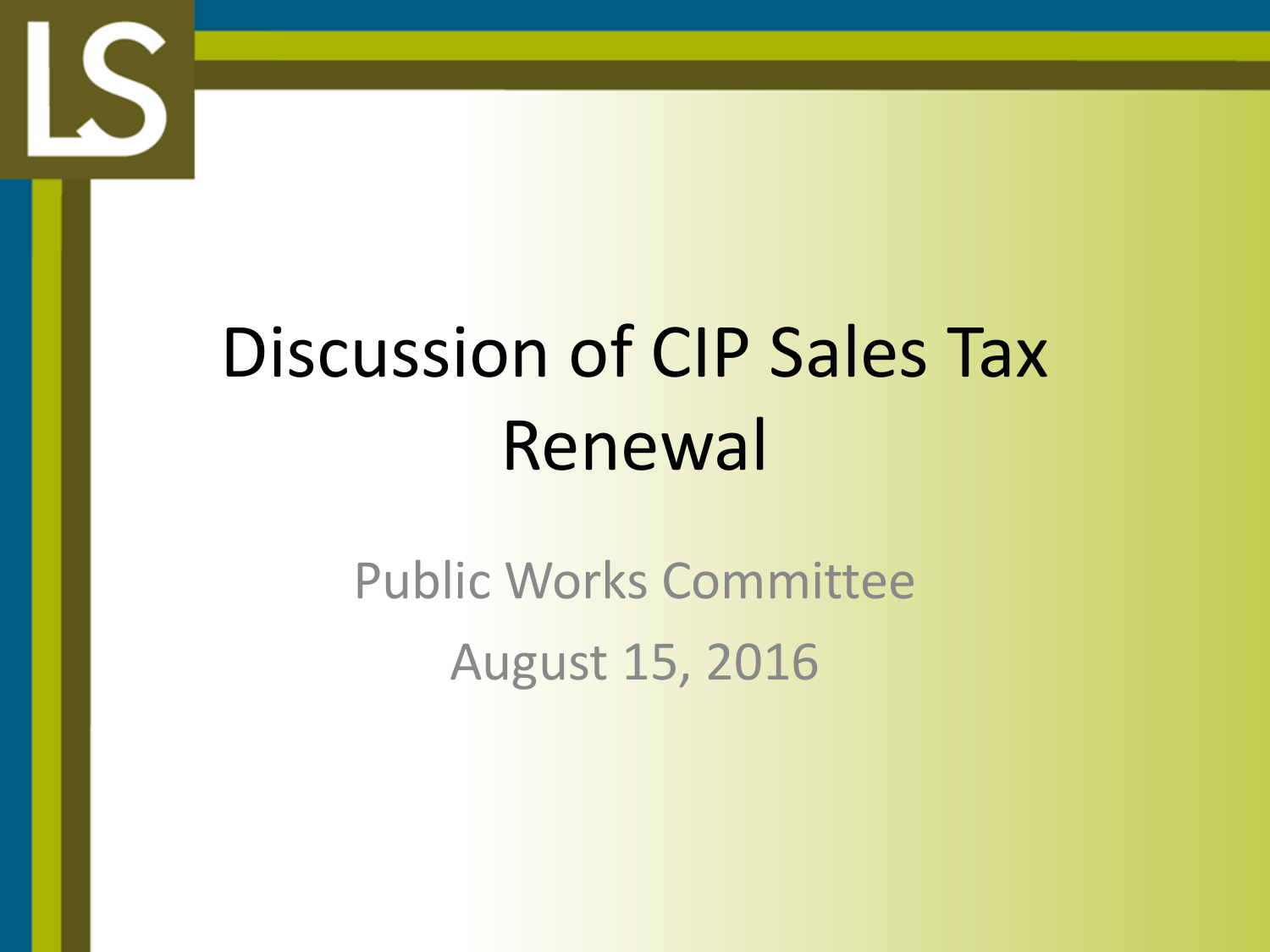#### Essential Questions

- Renew the CIP Sales Tax yes or no?
- Types of projects to be funded more than transportation?
- Specific projects and/or programs to fund from various project types?
- Term of renewal 10 or 15 years?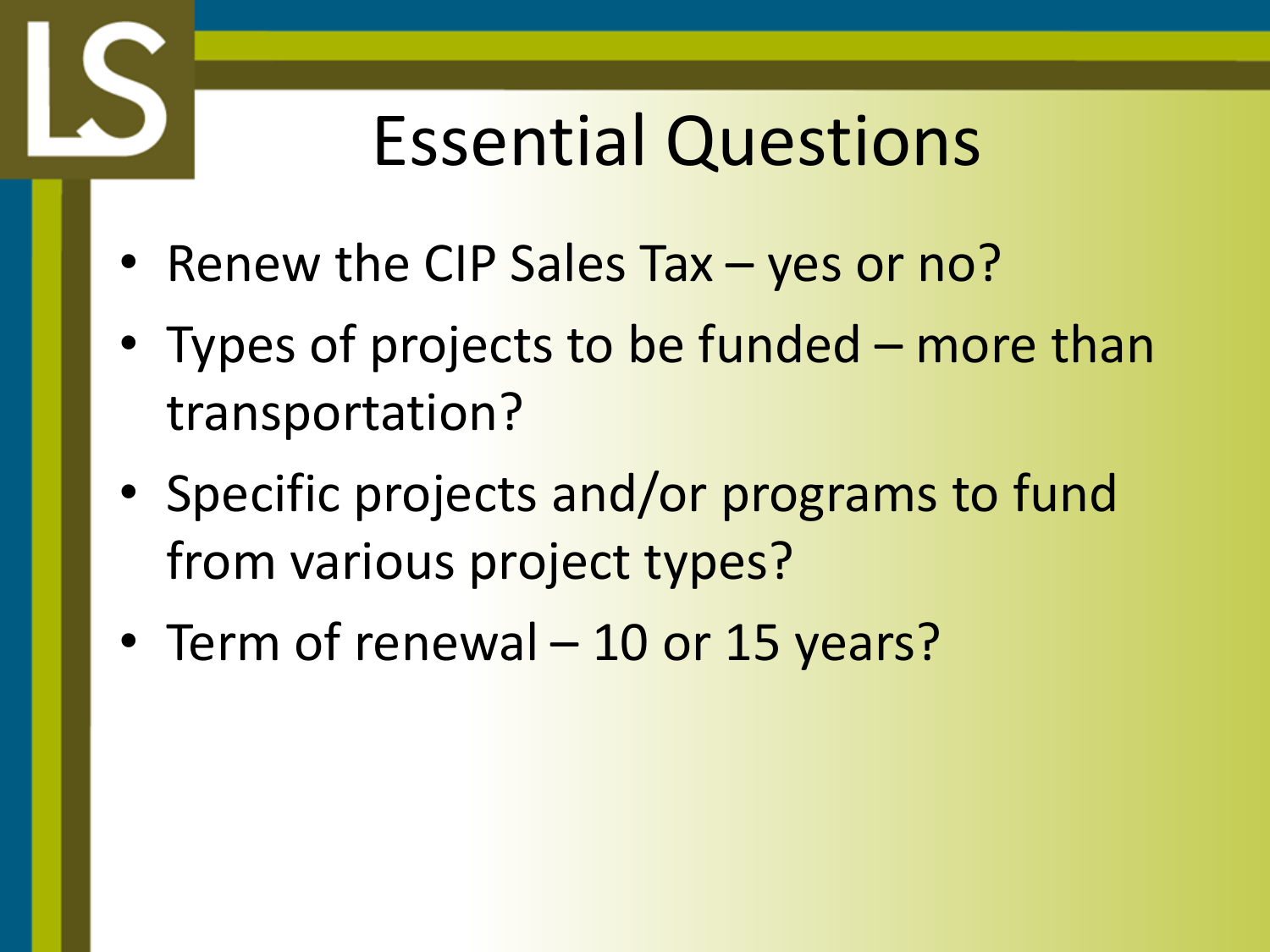### Background

- 1/2¢ sales tax initially approved in 1997
	- Collected March 1, 1998 thru April 30, 2008
	- With excise tax revenue, 17 road & bridge projects completed
- Renewal approved in 2007
	- Collected March 1, 2008 thru April 30, 2018
	- Funded six major projects (Bailey, Ward, Jefferson, Lee's Summit Rd., Hook, Chipman)
	- Recently 11 smaller projects funded from excess revenue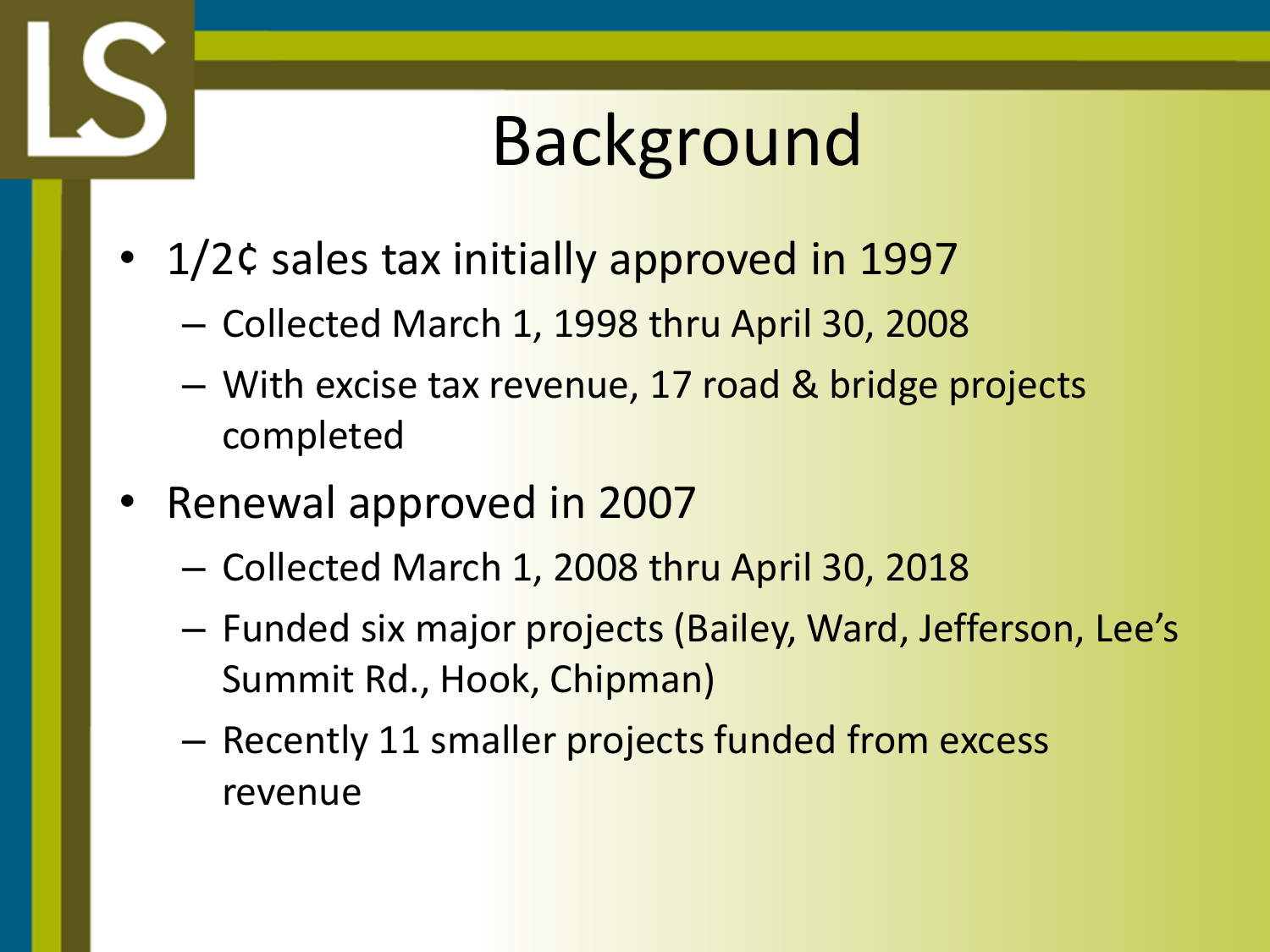### Schedule

- Oct Begin discussion with PWC
- Nov Discuss and finalize PWC recommendations
- Dec Present PWC recommendations to City Council for discussion and decision
- Jan Ordinance to place sales tax on ballot
- April 2017 Election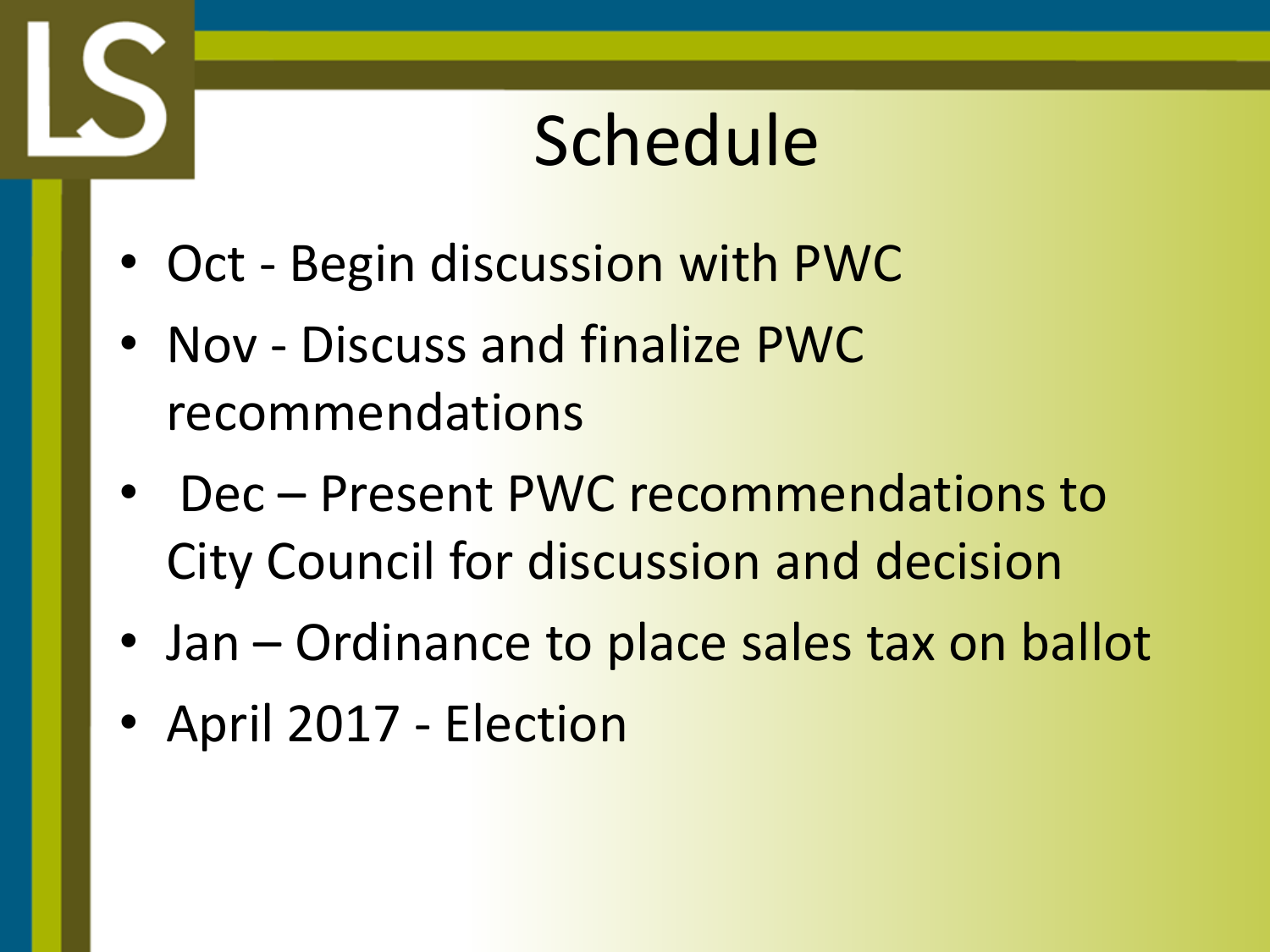## Uses of Funding

- Funding to date used for road projects
- Ballot language could be written to allow use for other types of projects
- Other potential project types in addition to roads - can include infrastructure operations and maintenance per state statutes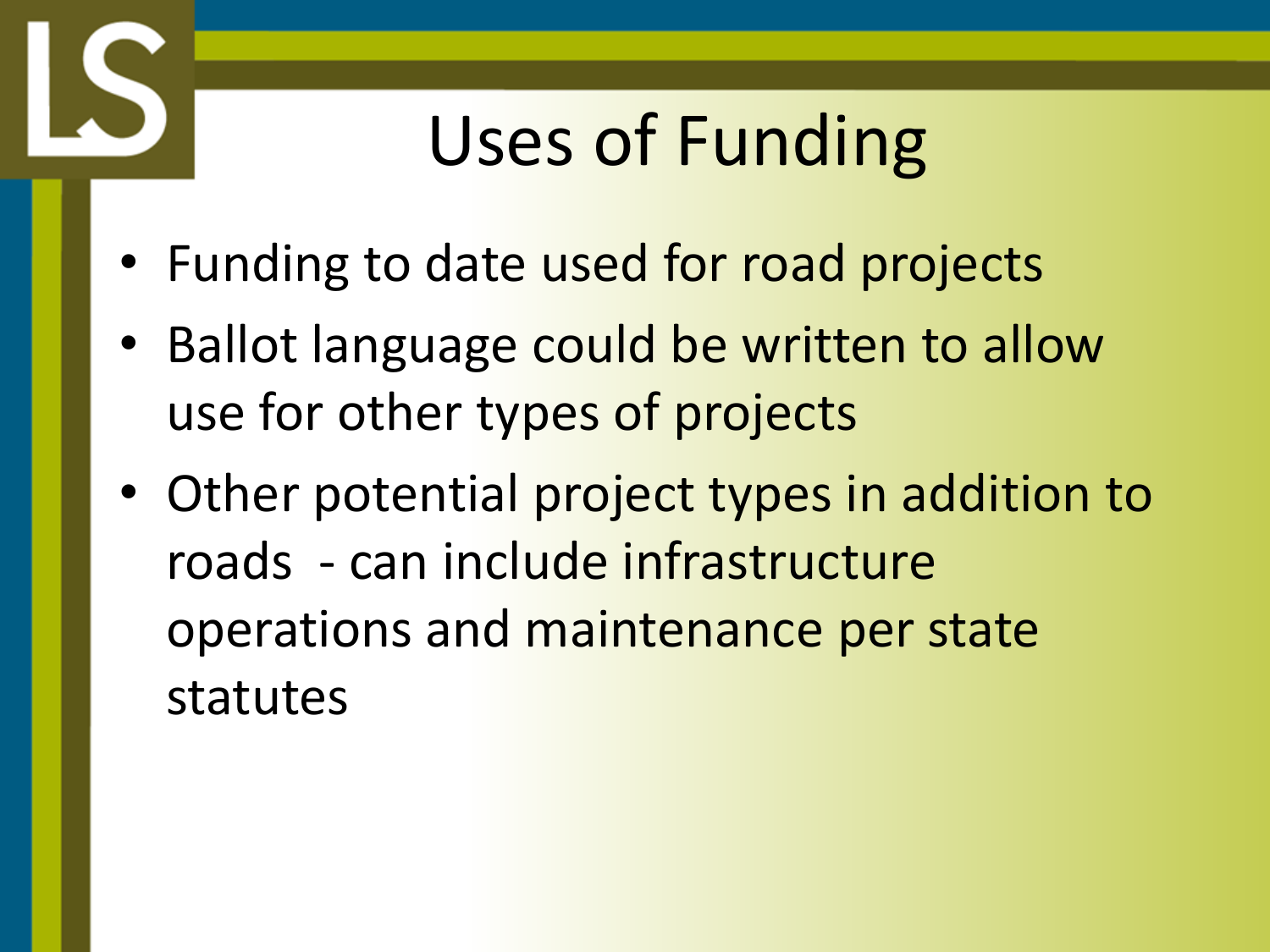### Sources of Projects

- Thoroughfare Master Plan
- Sidewalk Inventory
- List of stormwater locations compiled from citizen input and previous plans
- Downtown planning efforts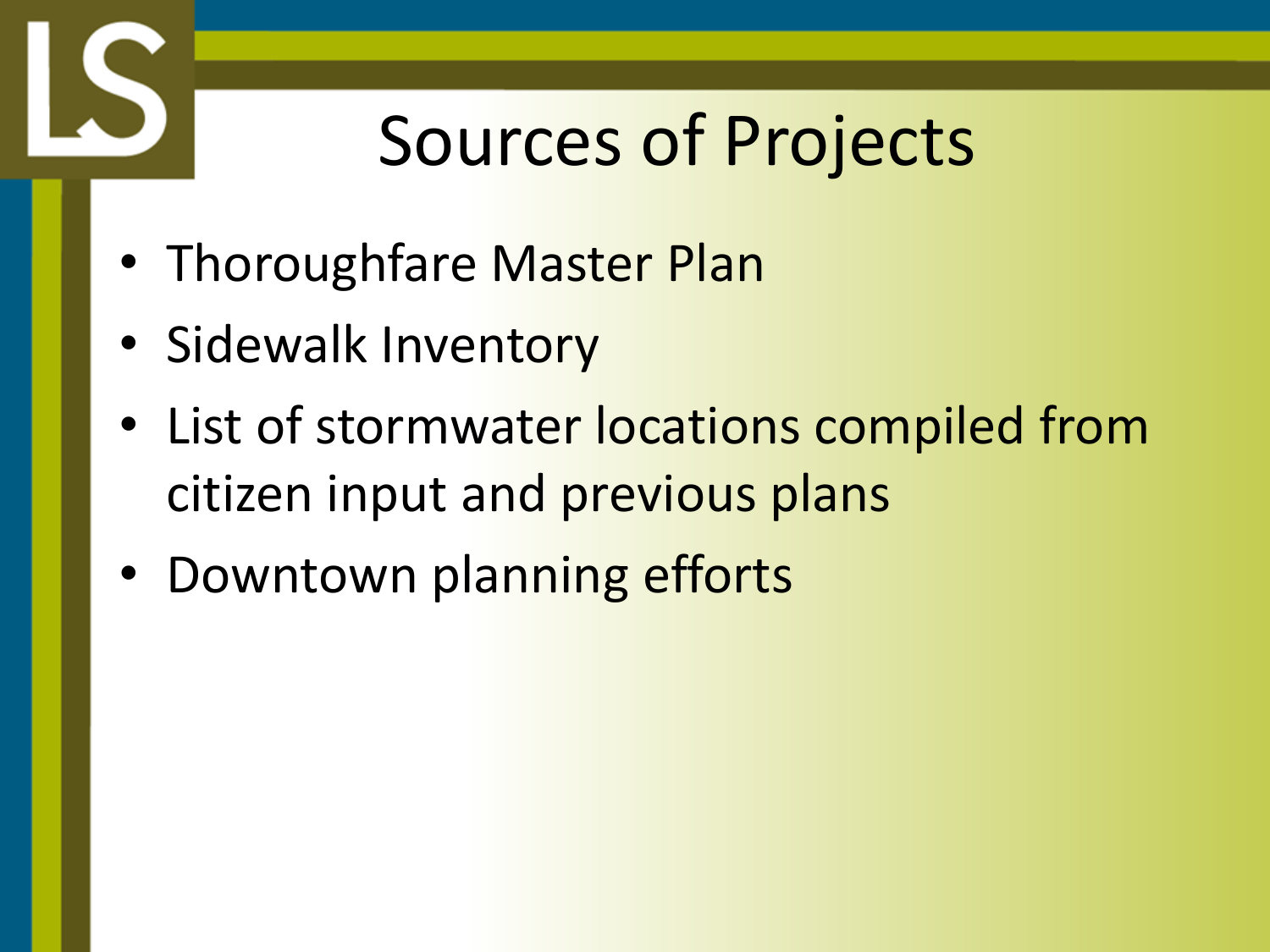### Major Transportation Projects

- Colbern Road Reconstruction M350 to Douglas
- Pryor Widening Longview to M150
- Scherer Reconstruction Sampson to Jefferson
- Downtown parking garage
- Downtown Gateway Corridors
	- Douglas, Chipman to 2<sup>nd</sup> St.
	- $-$  3<sup>rd</sup> St, Green to M291
	- $-$  3<sup>rd</sup> St, Jefferson t<mark>o US50</mark>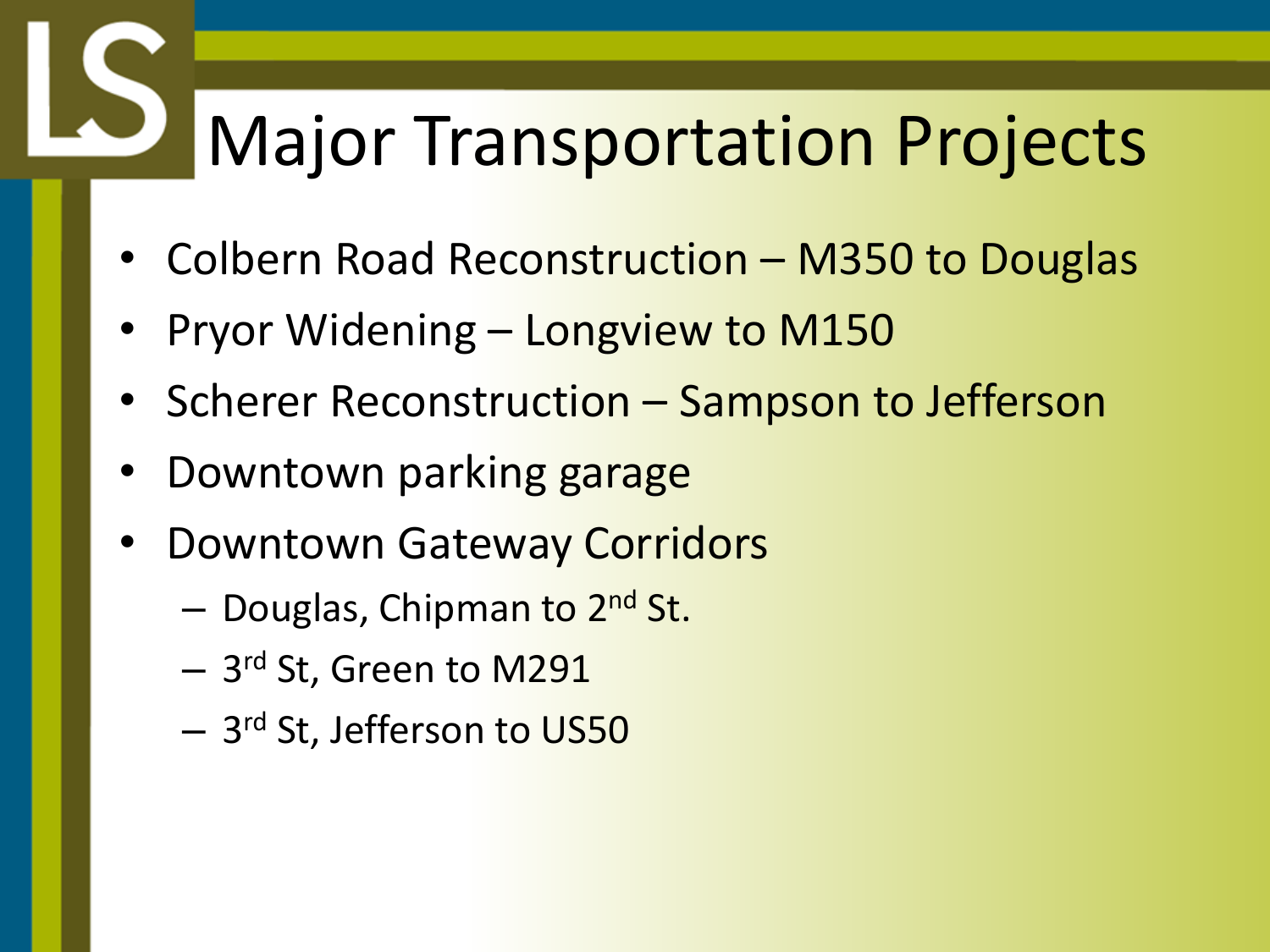#### Other Road Projects & Programs

- Downtown Road Improvements
	- Independence, south of 2<sup>nd</sup> St.
	- Douglas, south of 4<sup>th</sup> St.
	- Ward Rd, O'Brien to 2<sup>nd</sup> St.
- Curbs collector and residential streets
- Sidewalks gap locations
- Set aside funds for participation in MoDOT system projects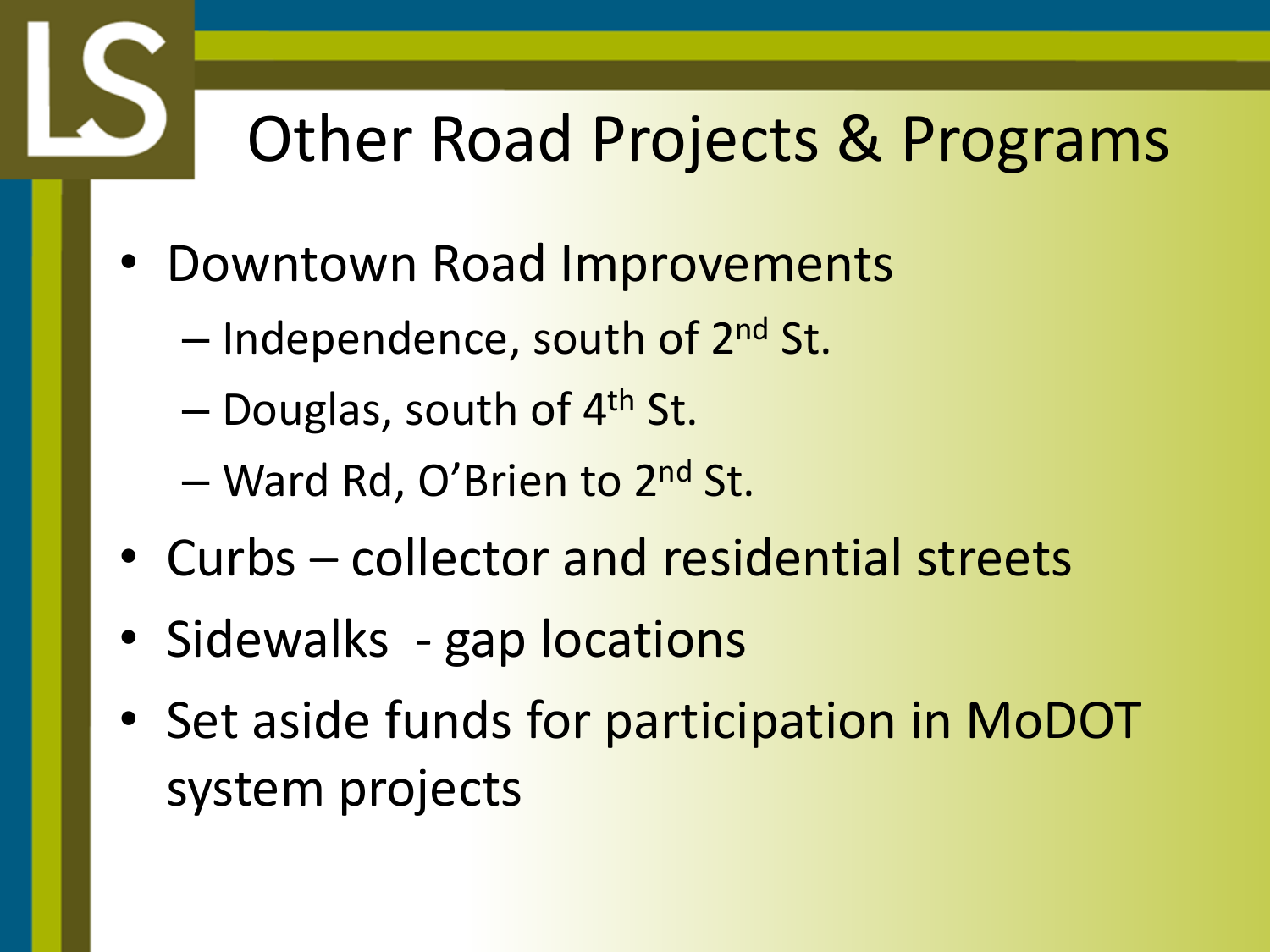# Other Project Types

- Street Lights
	- Additional locations
	- Upgrade existing lights to LED
- Stormwater
	- Deteriorated CMP replacement
	- Structure flooding locations
	- Severe erosion locations
	- System condition inspection for project planning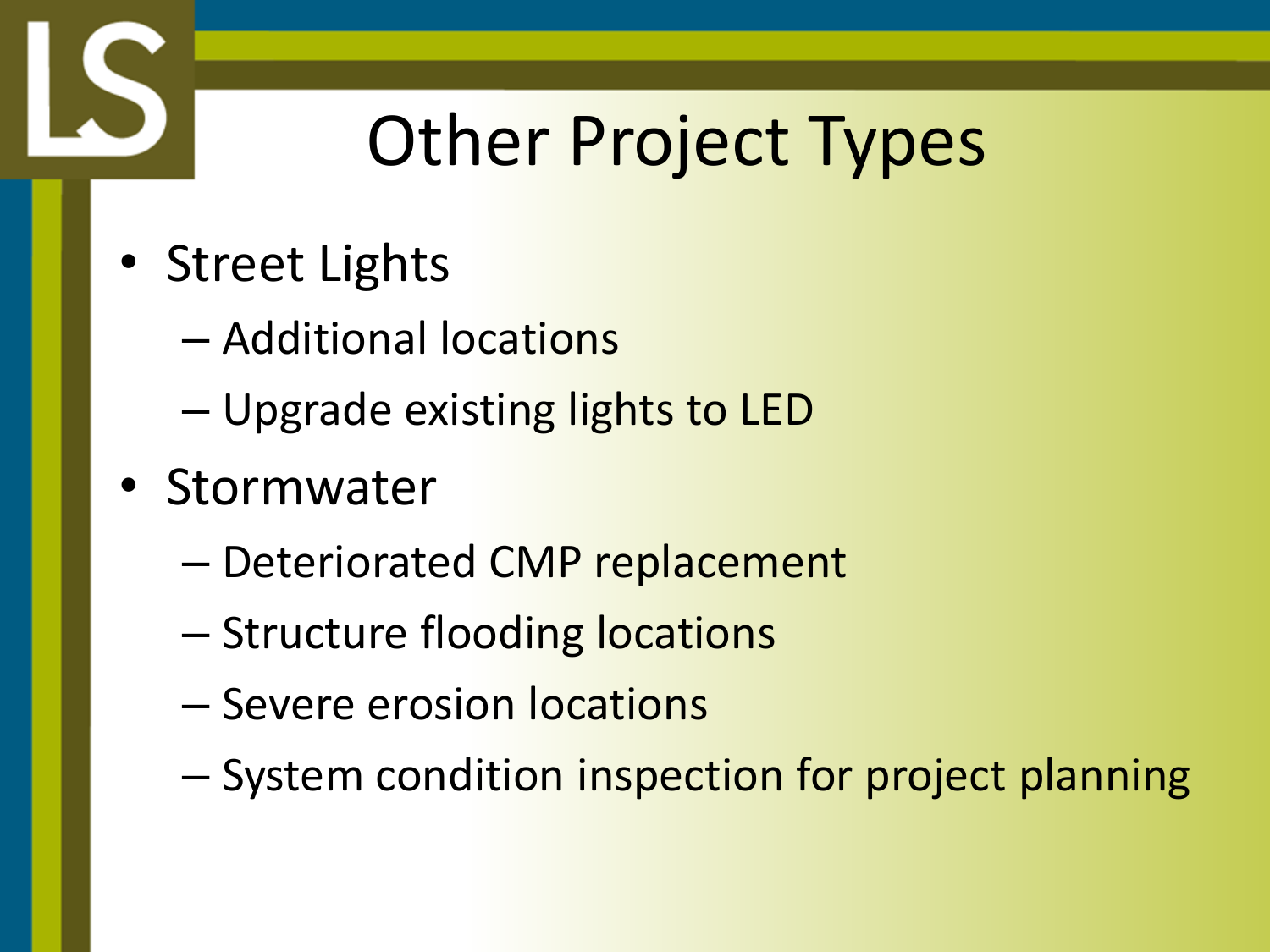### Term of Renewal

- Current sales tax is for 10 years
	- Recent Parks Sales Tax renewal for 15 years
- Current annual revenue is approx. \$7.5M
- Potential Revenues
	- $-10$  years  $\approx$  \$ 75M (w/no growth)
	- $-15$  years  $\approx$  \$ 112.5M (w/no growth)